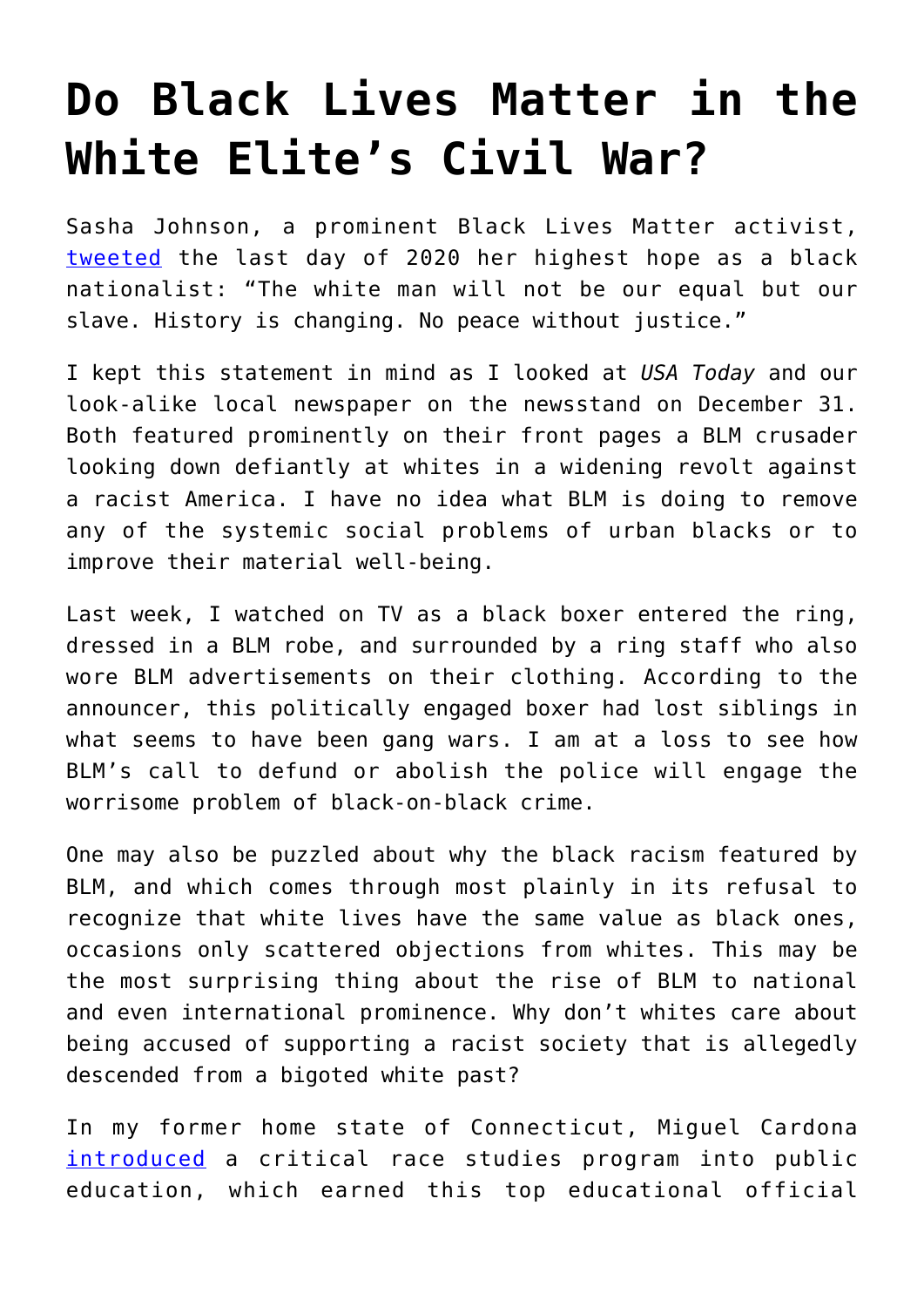nationwide plaudits. Now Cardona is being rewarded for his anti-white educational crusade by being considered for education secretary in the Biden Administration. The overwhelming majority of those who cast their ballots for Cardona's Democratic Party in Connecticut, whose popular U.S. Senator Richard Blumenthal [showcases his relationship](https://www.independentsentinel.com/actor-jim-belushi-senator-blumenthal-back-antifa-blm/) to BLM and Antifa, are white and may even include acquaintances. Don't these voters care that the party they overwhelmingly support, throws dirt at whites *as whites*? Many white voters seem delighted to have this dirt thrown at them and to have their children coming home and reciting the anti-white hatespeech they picked up courtesy of Cardona and the teachers' unions.

I am not denying others are complicit in this continuing outrage, like woke capitalists, government bureaucrats, black race hustlers, and media ideologues. But let's not forget the predominantly white electorate in this country, especially the self-important soccer moms, who seemed pleased with the new order. These people do have political choices and they make disastrous ones. It is not wayward elites who are abusing our democratic public, so much as the public abusing itself, when it chooses to be ruled by anti-white racists.

Recently someone asked me why I am not a white nationalist. My answer was that we first must address the looming white problem. Then we can share the blame with others for our current madness. There would be no critical race theory being taught anywhere in this country unless whites wanted it taught and in fact *insisted* that it be taught.

The question is why this is the case. Something like what I've described is going on throughout the Anglosphere and Western Europe. There Islamophilia and anti-colonialism have led to the same kind of socially suicidal mentality among the native white populations that we find among our woke elites and their ubiquitous imitators. The closest to an explanation that I can come to after researching this behavior is that there is a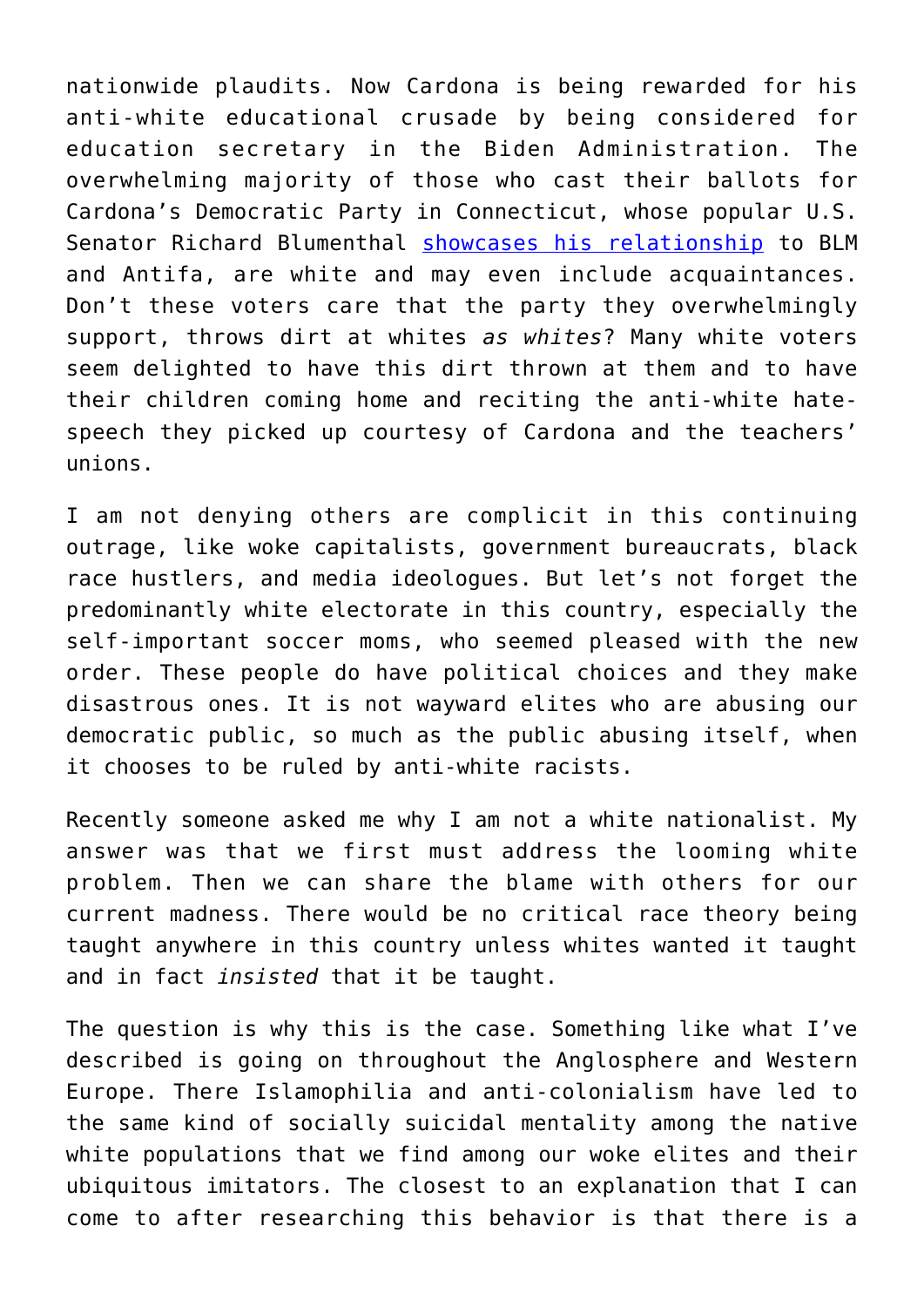white civil war going on, in which racial minorities and, in Europe, Muslims play an ancillary role. Upwardly mobile urban whites hate other whites living in what until recently were traditional, religiously influenced communities. The antiwhite, anti-Christian torrents of abuse coming from these elites and would-be elites are never aimed at themselves. Rather they are intended for those *other* whites whom they despise and want to see degraded.

In a recent, stirring [speech at a Turning Point conference,](https://www.realclearpolitics.com/video/2020/12/21/full_speech_tucker_carlson_speaks_at_turning_point_usas_2020_student_action_summit.html#!) Fox News host Tucker Carlson observed that the cultural Left is trying to take away our "road map" by cutting us off from any sense of an historical past. The Left is doing this by pulling down statues, renaming buildings, army bases, and even sports teams, and railing against the American past. This, of course, is all true. What we are seeing in the United States has been going on in a slightly different form elsewhere—for example, in Germany, where the government claims to be saving its population from a largely imaginary return to fascism by condemning and extinguishing much of its past.

But there is another side to this cancel culture that Carlson failed to mention. It is a weapon in a civil war that some whites are wielding against other ones. The elites and their followers are just punishing those they hate. They obviously don't see they are wreaking havoc on themselves.

—

*This [article](https://amgreatness.com/2021/01/03/do-black-lives-matter-in-the-white-elites-civil-war/) has been republished with permission from* American Greatness.

*Dear Readers,*

*Big Tech is suppressing our reach, refusing to let us advertise and squelching our ability to serve up a steady diet of truth and ideas. Help us fight back by [becoming a member](https://www.chroniclesmagazine.org/subscribe/) for just \$5 a month and then join the discussion on Parler [@CharlemagneInstitute](https://parler.com/profile/CharlemagneInstitute)!*